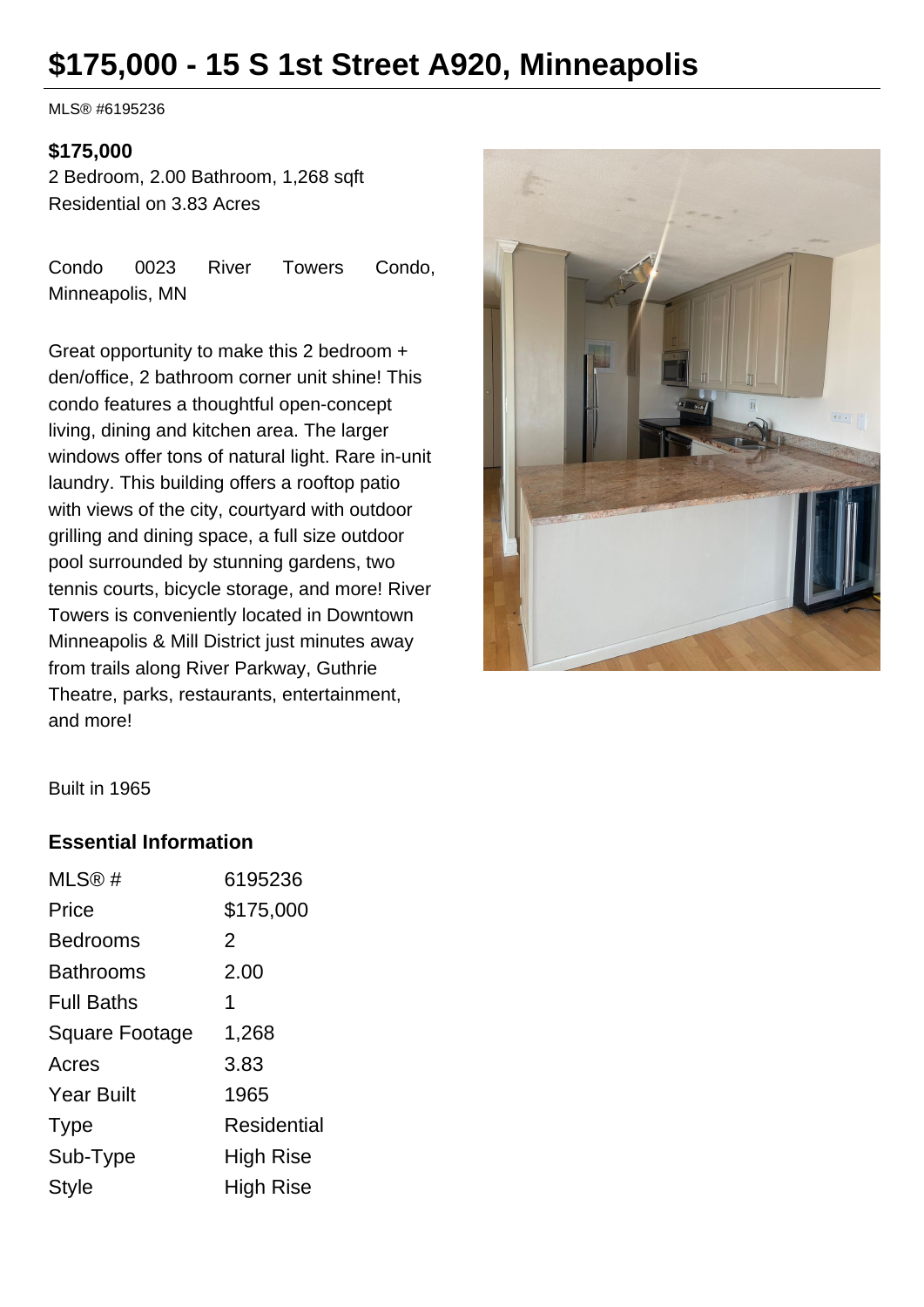#### Status Active

# **Community Information**

| 15 S 1st Street A920       |  |
|----------------------------|--|
| Downtown West              |  |
| Condo 0023 River Towers Co |  |
| <b>Minneapolis</b>         |  |
| Hennepin                   |  |
| MN                         |  |
| 55401                      |  |
|                            |  |

# **Amenities**

| Amenities | Patio, Tennis Court(s), Sau  |  |  |
|-----------|------------------------------|--|--|
|           | Garden, Fire Sprinkler Syste |  |  |
|           | & Walls                      |  |  |
| Garages   | Detached, Heated Garage, C   |  |  |

# **Interior**

| Appliances |                    | Range, Microwave, Dishwasher. Refrigerator. Washer. Drver. Disposal |
|------------|--------------------|---------------------------------------------------------------------|
| Heating    | <b>Hot Water</b>   |                                                                     |
| Cooling    | <b>Central Air</b> |                                                                     |

# **Exterior**

| Lot Description | Tree Coverage - Medium, Pu |  |
|-----------------|----------------------------|--|
| Roof            | Flat                       |  |
| Construction    | <b>Brick/Stone</b>         |  |

# **School Information**

District Minneapolis

# **Additional Information**

| Days on Market | 45                       |
|----------------|--------------------------|
| Zoning         | Residential-Multi-Family |

# **Listing Details**

Listing Office Keller Williams Integrity Realty



"<sup>A</sup> Broker"<br>"I Reciprocity The data relating to real estate for sale on this site comes in part from the Broker Reciprocity program of the Regional Multiple Listing Service of Minnesota, Inc. Real Estate listings held by brokerage firms other than Coldwell Banker Realty are marked with the Broker Reciprocity logo or the Broker Reciprocity house icon and detailed information about them includes the names of the listing brokers. Coldwell Banker Realty is not a Multiple Listing Service MLS, nor does it offer MLS access. This website is a service of